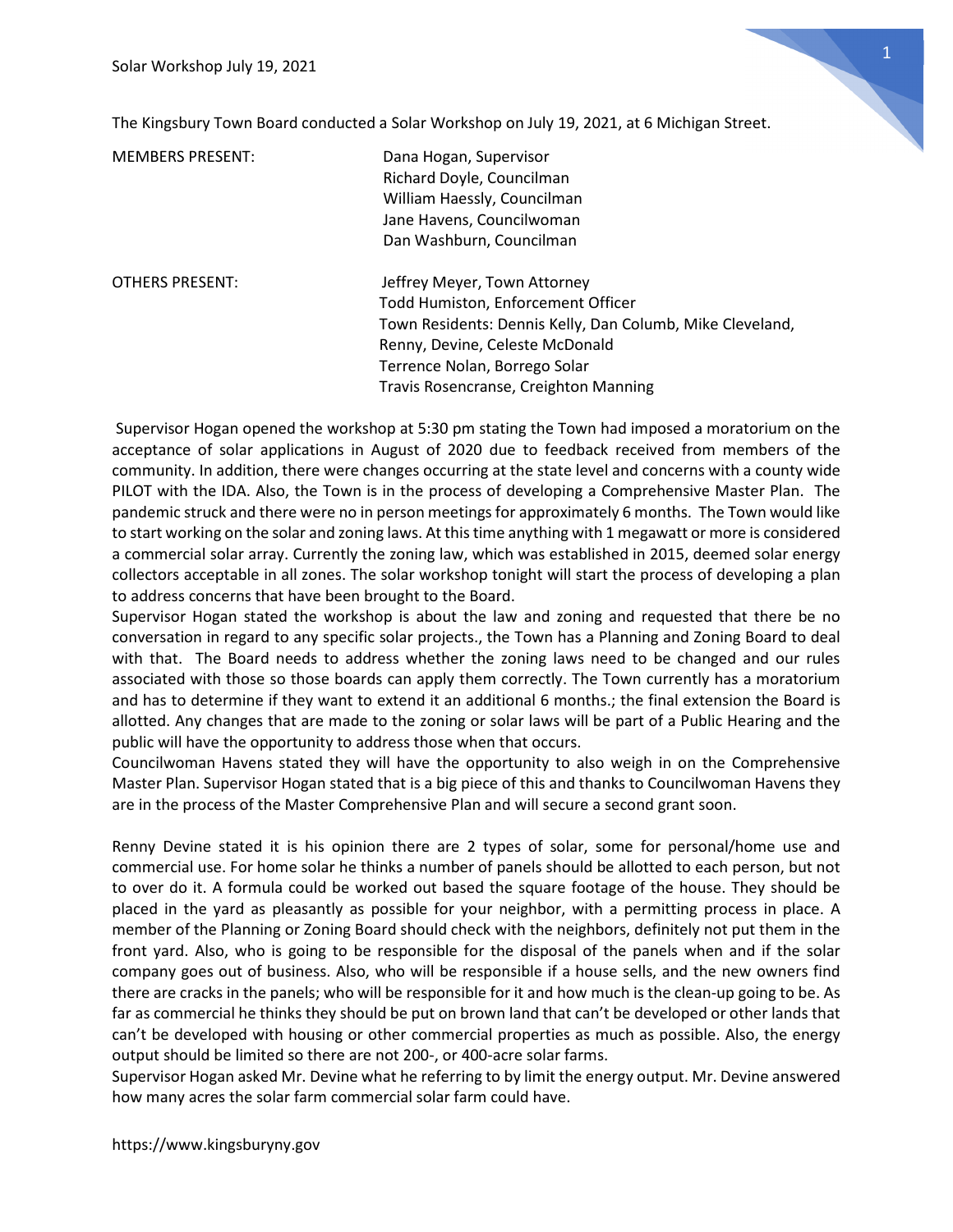

The de-commissioning money should be placed in a secure bank. Nobody knows the actual cost when they are taken down. He thinks agricultural land is agricultural land, farmers are working very hard to find land to grow hay to feed their cows and it should not be used for solar farms.

Dan Colomb stated his biggest concern is appearance. Most people seem to put them on their roofs. If you have the pedestals in your back yard that is ok as long as it does not interfere with the people that live around you. When you have a big array and you live next to it, he would object to that unless there is a way to block that view.

Supervisor Hogan stated the Town of Ballston is suggesting an approach where they cannot be seen from the road or from a neighbor's property.

Mr. Columb stated most people that move to the country want a view of the country; if you can put one there and he does not have to look at it he is fine with that. Another concern is stormwater runoff. When the panels are stacked closely together where is the water going in a torrential downpour, it is not being absorbed underneath the panels. He thinks solar is good it depends on where you put them.

Lorraine Forcier stated setbacks for solar panels needs to be addressed and dramatically changed. In the current solar regulation, it is a 50- foot back setback for a residence and that should be increased. She thinks you should not see it and it should not be next to a residence. The actual project should be seen by the Board whoever is reviewing the installation so they can fully understand the impact where it is being installed, where it is being proposed. As much natural vegetation that currently exists should not be taken down if possible because it is a matter of hiding or shielding the solar farm. Mr. Columb does not think that would be enforceable, because someone could clear cut the year before and you would not know their intent. Mr. Devine stated that is why you would want to limit the size of the solar farms in certain areas.

Mr. Columb has questions about the bonding for the de-commissioning, does the escrow account make interest, does it sit there as a guaranteed fund, do you buy treasury bonds that are guaranteed? You are trying to guess what the labor and disposal fees are going to be. It would have to be a huge amount of money up front or have the ability to make money while it is sitting there for 25 years.

Attorney Meyer stated the Town held money from East Side for about 10 years and he believes it was not in an interest- bearing account; that is not to say that it can't be. East Side had exhausted all their other opportunities; it started out as a bond, then a letter of credit and then cash. It has been up to the applicant, but the law could read differently, but is also left to the Town. You are trying to forecast what it would cost 20 years from now; you are building in inflation rates to the best of your ability and not providing any credits for the recycling or scrap costs and trying to provide a further buffer. Some communities are trying to re-examine it every 5 years but when they say no, what leverage do you have.

Supervisor Hogan stated there is some guidance with the NYSERDA De-commissioning Policy. Under the financial mechanism, de-commissioning trust for solar accounts, solar developers can establish a cash account or trust fund for de-commissioning purposes. The developer makes a series of payments during the project's life cycle until the fund reaches the estimated cost of de-commissioning. Landowners or third-party financial institutions can manage these accounts. Terms on the individual payment amounts and frequency can be included in the land lease. The Town could dictate some of that in our law. Supervisor Hogan is concerned at the end of a life of a solar farm the clean-up does not occur and feels we need to protect Kingsbury residents. The discussion continued.

Councilman Haessly stated they are not solar farms; they should be called energy generating facilities or something similar. Every year the operators of the facilities should be identified. There also may be a change of hands in the landowner. When a large- scale project comes before the Planning Board whether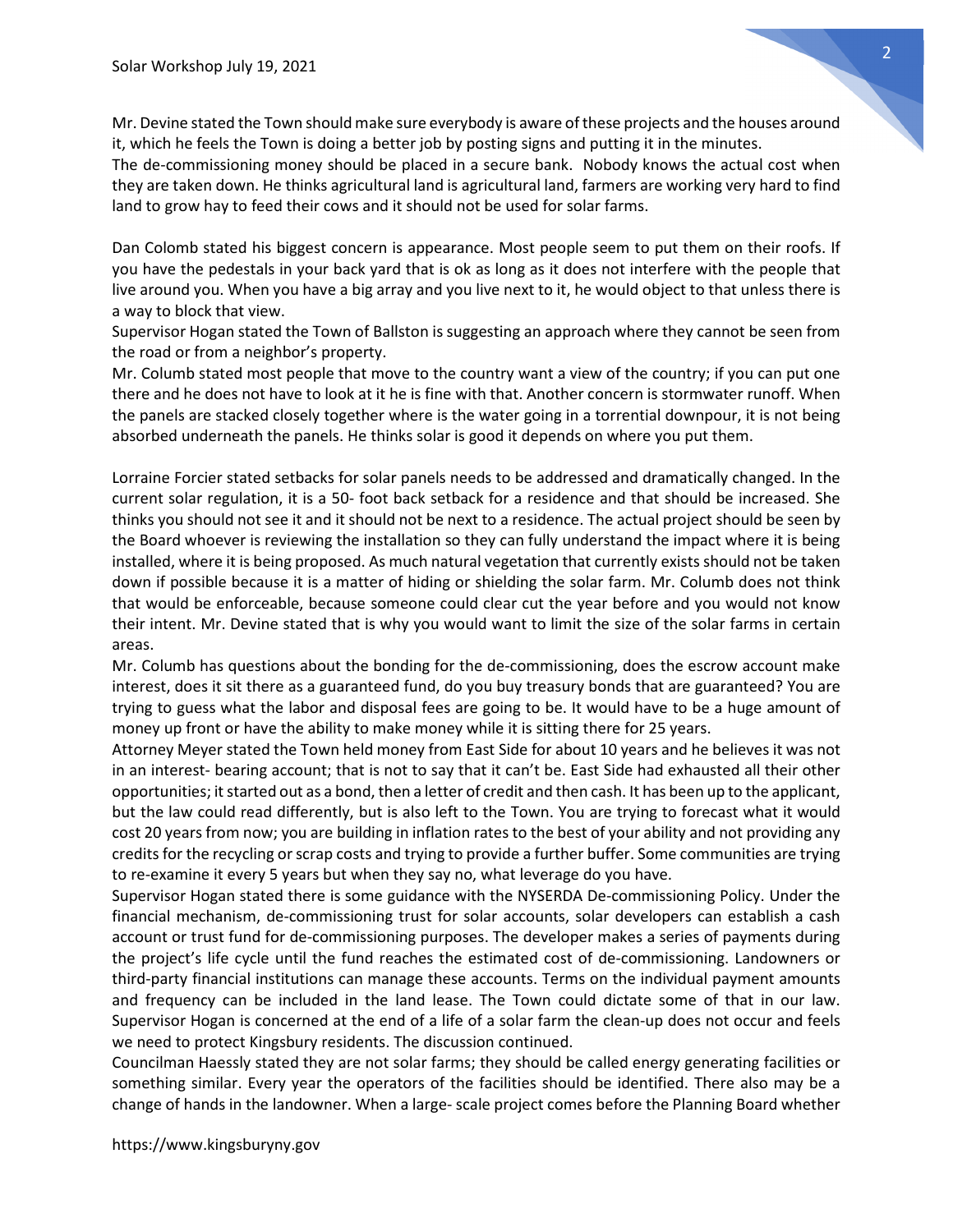it be power, commercial development or residential development, the approved project should have an expiration date.

Mike Cleveland stated the large-scale solar projects should be going through an inspection process after a hailstorm or anything like that to make sure they are not cracked and leaking into the water tables. Enforcement Officer stated in 2018 the State of New York sent guidance that the Building Department cannot have any oversight on large scale solar.

Supervisor Hogan is concerned that the de-commissioning of the solar farms may not be valued correctly. Supervisor Hogan referred to an article "The Dark Side of Solar" which talks about the cost of recycling is going to start skyrocketing because they are under-estimating the volume that is going to have to be recycled in landfills. We do not really know what the cost to de-commission will be in 25 years. The Town should rely on an engineering firm with solar experience, but who has solar experience in the State of New York right now.

 Councilman Doyle brought up a guy in a presentation from the State who stated the Town could not take money up front. Supervisor Hogan responded replied contrary to what this says. Supervisor Hogan has asked Attorney Meyer to look into it. Attorney Meyer stated the original guidance coming from NYSERDA as it relates to anything, the standard line is you can't require a bond for the expiration of a project. NYSERDA has amended their guidance and went from anything and gone to the most restrictive which is cash up front as opposed to a bond. Councilman Doyle stated a developer may establish an account that he makes contributions to, it does not say the Town can mandate the developer to establish. Attorney Meyer stated another problem is the landowner who gets the materials from a solar developer the original lease that has been provided and asked to sign is silent as it relates to de-commissioning then if you push back, they will add language that says either we will give it to you or the municipality if the municipality requires it. Then it creates an issue the municipality wants something, and the bond is the easiest so we will give you the bond. If the bond is in the name of the municipality, they can't have the property owner additional guarantee, then they say that would require us to get 2 bonds, which is insane. Then the property owner is forced to make that decision or come to some other agreement or find a different company that does not think it is insane. It is creating its own internal dynamic; depending on what the Town acquires you are going to hear from your residents who want to do the leases as to what is feasible and what is not and what they are hearing as it relates to solar companies. The discussion continued. Councilman Haessly stated the setbacks from the property has got to be 500 feet from the property line with a berm, tree line: trees that are fast growing.

Councilwoman Havens stated the most important thing is listening to everyone here and in preparing for the Master Plan, attending, and having projects going on around Town that affect us personally. She has attended some Planning Board Meetings and has heard the discussions about solar. Councilwoman Havens stated de-commissioning is a big thing. She learned about nameplate capacity and found solar is about 15% efficient, a 500-megawatt nuclear power plant is 92% efficient, coal is about 80% efficient. Solar is the most inefficient source of power in our country. You do not have a green process for making solar panels; there are three types of solar panels currently in production. The production of a nuclear plant or a coal plant, the infrastructure, the cost is nothing compared to the cost of a solar array. The production of solar panels is very expensive and there is no green way to do it. There is discussion n the scientific world that the emissions put out in the building of a solar array may never be recognized once it is up and operating and the industry has already been polluted. Then the solar array is put up and you may not generate enough power and with the lack of emissions you may not have enough to undo what you have already done. There is a resource for government agencies, International Renewable Agency, they project that up to 78 million metric tons of solar panels will reach their life expectancy by 2050. The United States has no solar recycling mandates. They estimate about 10% of the panels in the United States are recycled, that leaves 90% to be landfilled. The newer panels are more efficient, and people may change to them and dispose of the original panels. The projected number of 78 million metric tons does not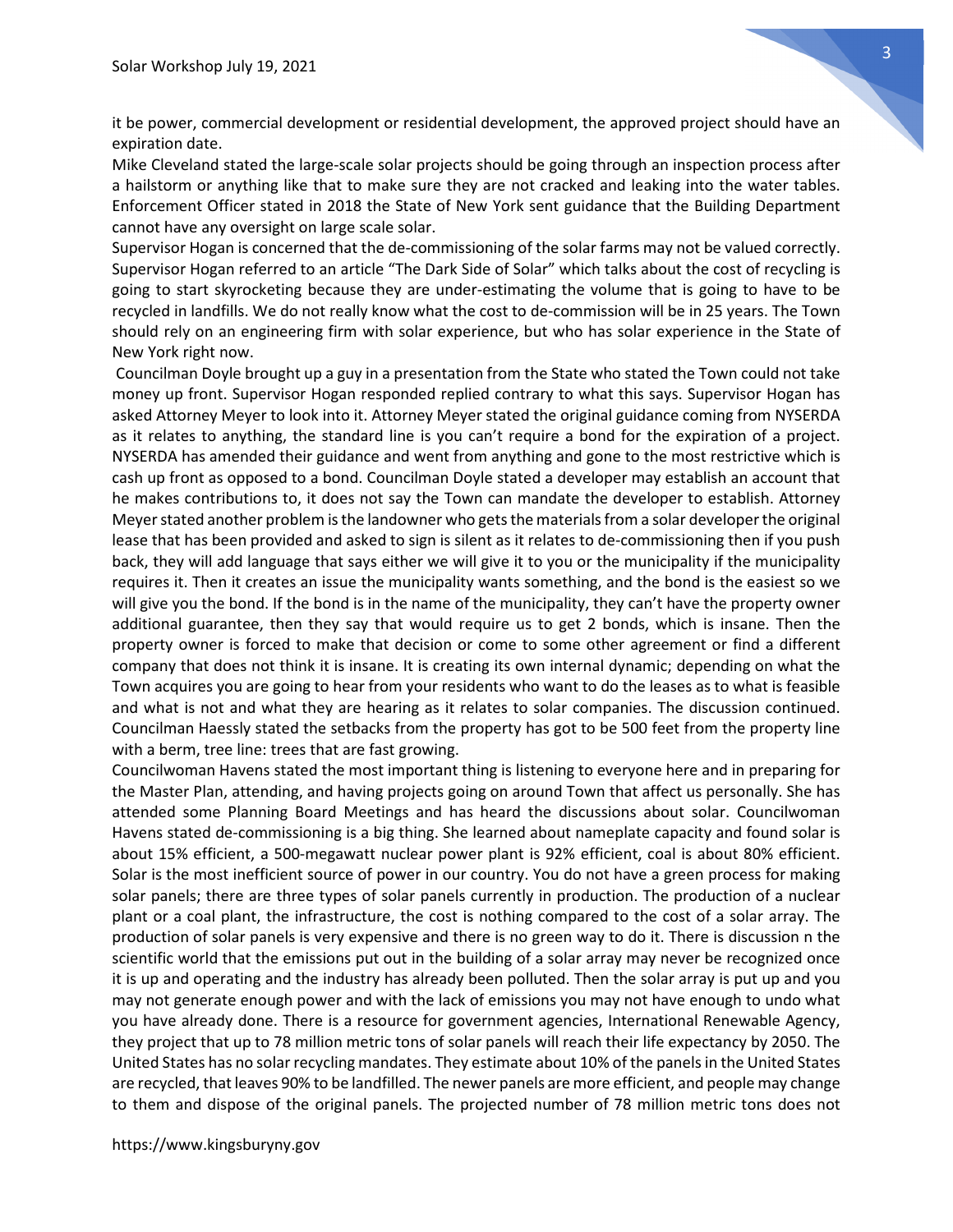include early disposal of the panels. We have a landfill issue; this push is so new and so fast. When you look at how the solar panels are produced and the landfill situation, the amount of power generated and the amount of emissions you are going to save, it does not add up anywhere. She totally supports solar on brownfields and solar on homes where you can manage the aesthetics and the look of it, but not the concept of moving solar into rural areas.

The positive is the reduction of greenhouse gas and emissions; the negative is the energy demand for production, the chemicals used in the process; they use pure silicon in the mega crystalline panels. The technology is weather dependent, and she does not think the solar companies are going to stand up on the decommissioning to the level we need them to. She would like cash up front for the decommissioning of the solar panels.

Lorraine Forcier stated the mining that has to occur to create the solar panels is creating changes in our weather, the solar panels will never help recoup because the cost of that is bigger than what the solar panels will do for us. Right now, cost to re-cycle solar panels is \$20.00 to \$25.00, the cost to dump it in a landfill is \$1.00.

Renny Devine stated asked how many American jobs are being created by solar panels, they are made in China, this is not creating American jobs. He also read thar one photovoltaic panel may get 22% efficiency, but they could get as low as 13%. The power from the panels in solar farms is going to other areas not to the town residents. He stated he is not in favor of solar at this time but believes in green energy.

Terence Nolan, of Borrego Solar, stated he and Travis Rosencranse of Creighton Manning are interested in working in the Town of Kingsbury. The solar workshop gave them an opportunity to listen and to be able to be a resource. They work around New York State and have been in contact with all kinds of variations of solar laws including setbacks and decommissioning. They use polycrystalline panels, and they could provide a Material Safety Data Sheet. They are accustomed to paying a fee decommissioning bond as a condition of approval, a cash bond, letter of surety or a letter of credit, whatever the Town decides is the appropriate reassurance. They also provide estimates on the decommissioning which the Town can review and comment on. Borrego Solar has been working in New York since the 90" s and have good relationships with Towns. If there is any resource or perspective that Borrego Solar can provide, they would be happy to do that.

Councilman Haessly asked if they could install solar projects and make money if they did not receive funds from NYSERDA. Mr. Nolan answered, probably not. In certain load zones you could. In Load Zone G, further downstate in Orange County you could but not in Load Zone F where we are. NYSERDA provides incentives and they would not be able to pencil the projects out without those incentives.

Typically, under a community solar arrangement about 10% of the residents can lock into the power, there are different mechanisms and ways they could reduce their cost of electricity.

Supervisor Hogan asked Mr. Nolan who manufactured the solar panels they use. Mr. Nolan stated they are disconnecting their supply chain from China due to slave labor and are looking for options in Germany and the United States.

Supervisor Hogan asked Mr. Nolan if he was doing work in Niagara County and if he was familiar with the law they just passed. Mr. Nolan replied he is not, but a colleague is, and he is not familiar with the law.

Supervisor Hogan stated Niagara County was the first in the country to pass a law where all the manufacturers, distributors and installers must provide documentation to decommission.

Supervisor Hogan asked Mr. Nolan is he was familiar with anyone who has done a cash escrow, cash up front, for the estimated cost of decommissioning. Mr. Nolan responded 90% of the Towns are satisfied with a surety bond or a letter of credit and does not know of any who has but will look into it.

Supervisor Hogan asked if a cash bond would be okay with him; Mr. Nolan it would be ok. Mr. Nolan stated he thinks it is difficult to get a reasonable estimate for decommissioning 25 years from now.